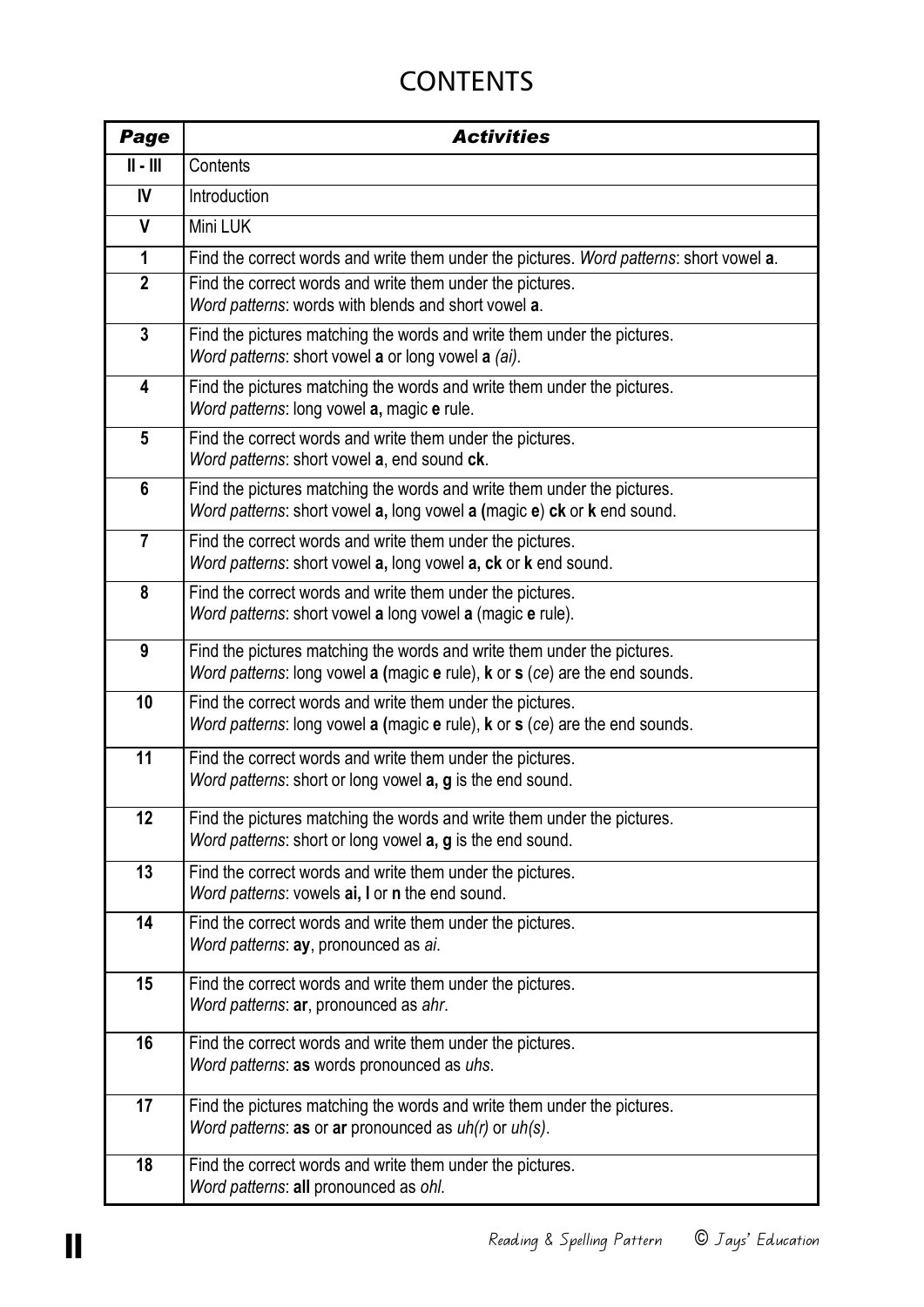| Page | <b>Activities</b>                                                                                                                              |
|------|------------------------------------------------------------------------------------------------------------------------------------------------|
| 19   | Find the pictures matching the words and write them under the pictures.                                                                        |
|      | Word patterns: wa- pronounced as woh.                                                                                                          |
| 20   | Find the correct words and write them under the pictures.                                                                                      |
|      | Word patterns: wa- pronounced as woh.                                                                                                          |
| 21   | Find the correct words and write them under the pictures.                                                                                      |
|      | Word patterns: -aw pronounced as oh (saw - soh).                                                                                               |
| 22   | Find the correct words and write them under the pictures.<br>Word patterns: -au- pronounced as oh (launch - lohnch).                           |
| 23   | Find the pictures matching the words and write them under the pictures.                                                                        |
|      | Word patterns: au or aw pronounced as oh.                                                                                                      |
|      |                                                                                                                                                |
| 24   | Find the correct words and write them under the pictures.<br>Word patterns: -ai, or -are (hair or care), [i and e are silent] pronounced as a. |
| 25   | Find the pictures matching the words and write them under the pictures.                                                                        |
|      | Word patterns: -ai or are.                                                                                                                     |
| 26   | Find the correct words and write them under the pictures.                                                                                      |
|      | Word patterns: short vowel e (nest).                                                                                                           |
| 27   | Find the correct words and write them under the pictures.                                                                                      |
|      | Word patterns: -ee, pronounced as long vowel e.                                                                                                |
| 28   | Find the correct words and write them under the pictures.                                                                                      |
|      | Word patterns: -ea-(peas), pronounced as long vowel e.                                                                                         |
| 29   | Find the pictures matching the words and write them under the pictures.                                                                        |
|      | Word patterns: short vowel i.                                                                                                                  |
| 30   | Find the correct words and write them under the pictures.                                                                                      |
|      | Word patterns: long vowel i (magic e rule).                                                                                                    |
| 31   | Find the pictures matching the words and write them under the pictures.                                                                        |
|      | Word patterns: short vowel o.                                                                                                                  |
| 32   | Find the correct words and write them under the pictures.                                                                                      |
|      | Word patterns: long vowel o (magic e rule).                                                                                                    |
| 33   | Find the correct words and write them under the pictures.                                                                                      |
|      | Word patterns: - ow pronounced as long vowel o.                                                                                                |
| 34   | Find the pictures matching the words and write them under the pictures.                                                                        |
|      | Word patterns: - oo - pronounced as in pool.                                                                                                   |
| 35   | Find the correct words and write them under the pictures.                                                                                      |
|      | Word patterns: -ow or -ou- pronounced as in clown, house.                                                                                      |
| 36   | Find the pictures matching the words and write them under the pictures.                                                                        |
|      | Word patterns: short vowel u pronounced as in mug.                                                                                             |
|      |                                                                                                                                                |
| 37   | Find the correct words and write them under the pictures.<br>Word patterns: long vowel u, pronounced as in huge.                               |
|      |                                                                                                                                                |
| 38   | Find the correct words and write them under the pictures.                                                                                      |
|      | Word patterns: -ir, or -ur pronounced as in girl, nurse.                                                                                       |
| VI   | Progress chart. Mini LUK page patterns.                                                                                                        |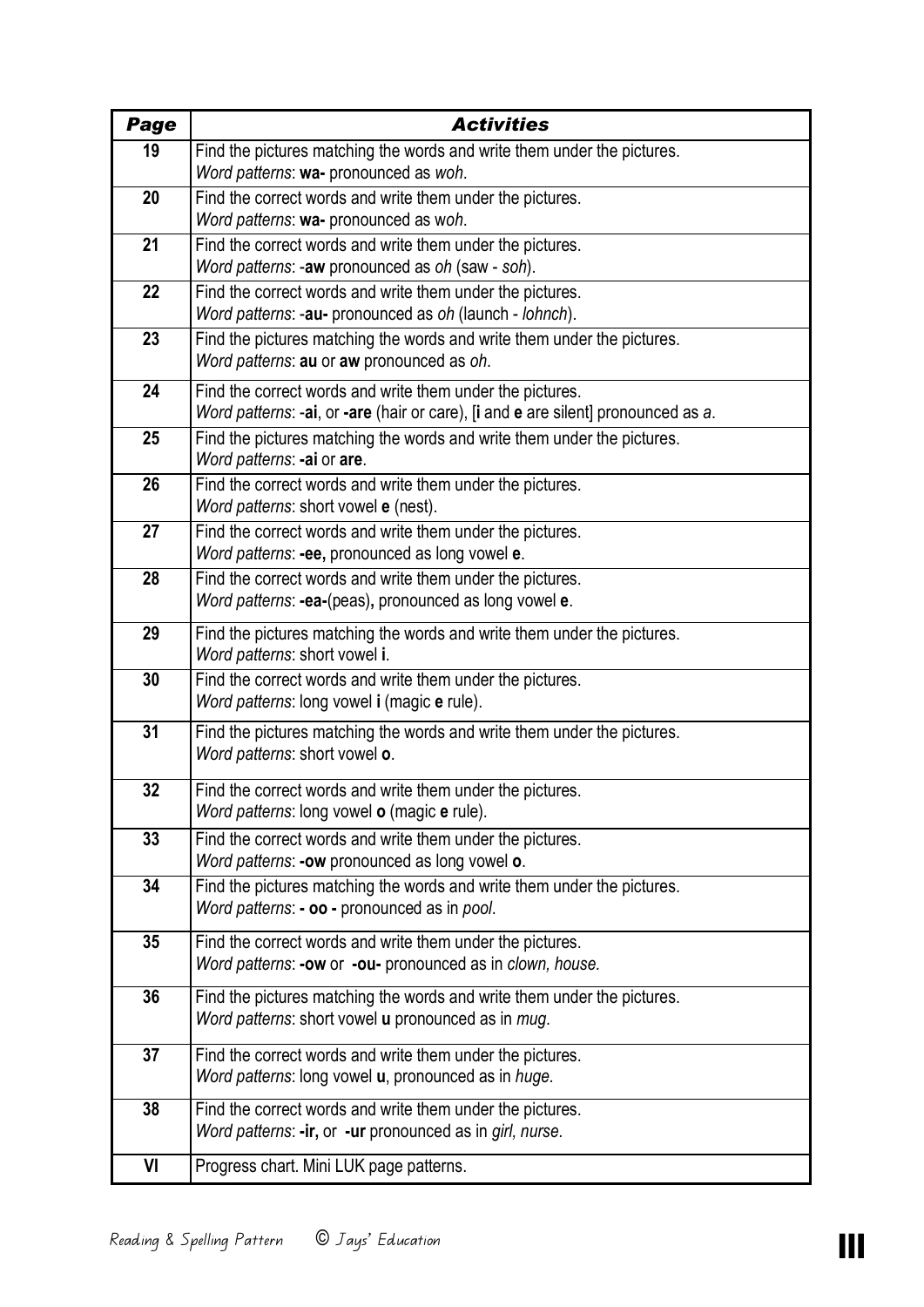# **INTRODUCTION**

The basic skill in learning to read and spell is a word identification, which is dependent on retrieving the phonological form of a word. Fluent and fast word recognition is the foundation for reading, spelling and comprehension.

Being able to identify sounds in spoken words and relate them to their letter patterns in written word gives the reader a solid ground for effective reading and spelling.

When the students gain knowledge and understanding of common spelling patterns, they then will be able to use these skills for decoding and encoding. Gradually this skill will become automatic and the student will become a confident speller and reader.

English spelling is considered very difficult because it does not seem to follow consistent patterns. We use many different sounds for the same letters depending on neighboring combinations of letters. Most consonants have regular letter to sound correspondences. The vowels are the most irregular. However there is a systematic regularity of group of letters that makes English quite regular.

> The English language is regular enough to learn to spell by using spelling to sound method based on common spelling patterns.

"READING AND SPELLING PATTERNS" are easy to follow worksheets with 38 activities to learn and reinforce all the different ways of spelling and reading. The student will be able to break down a long word into small segments, which are easier to spell.

The whole program is an excellent resource of activities for individual or group spelling tuition. There are 38 worksheets with spelling patterns to be taught and reinforced. Each spelling pattern is represented by 12 words with matching pictures to create a firm visual and auditory perceptual imprint. The picture (comprehension) and its name (word) helps to recall each spelling pattern (word  $\leftrightarrow$  pattern  $\leftrightarrow$  visual image). As the brain attends better to patterns than to single random like letters, the words grouped on the basis of the same pattern and joined with the real image (picture), will be learned faster and more thoroughly. The learning process is based on a concept rather then on a splinter skill.

The use of 12 questions (problems) on each page makes the program compatible with the Mini LUK self checking system. Each answer has a Mini LUK code key. Students can check their answers cross or tick the box with matching answers or/and use key to form Mini LUK patterns. Instructions how to use the Mini LUK for self checking are on page V.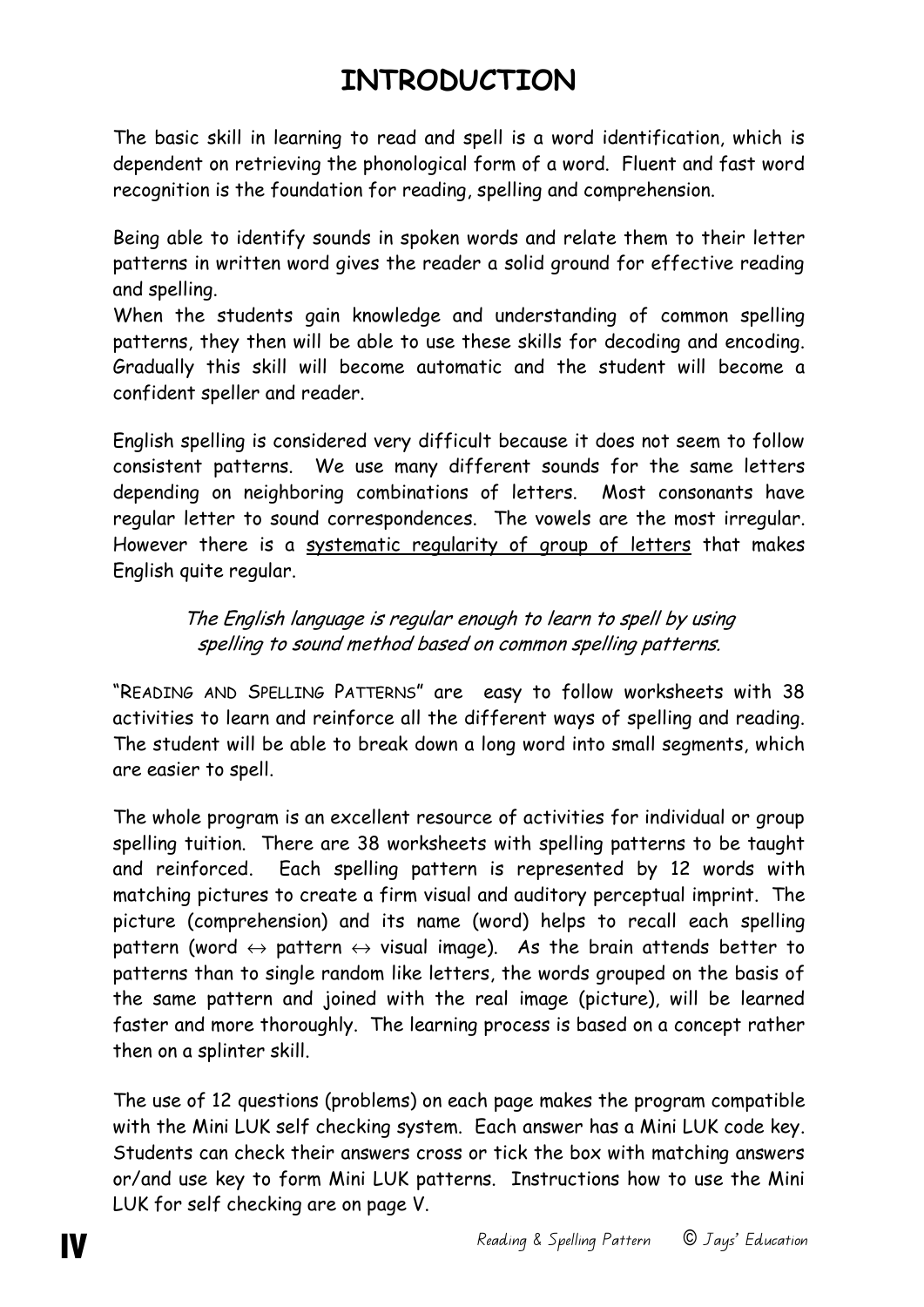

#### LUK:

Look for the correct wordsand their LUK code numbers to place the tiles on the correct spot in the LUK box.

**2**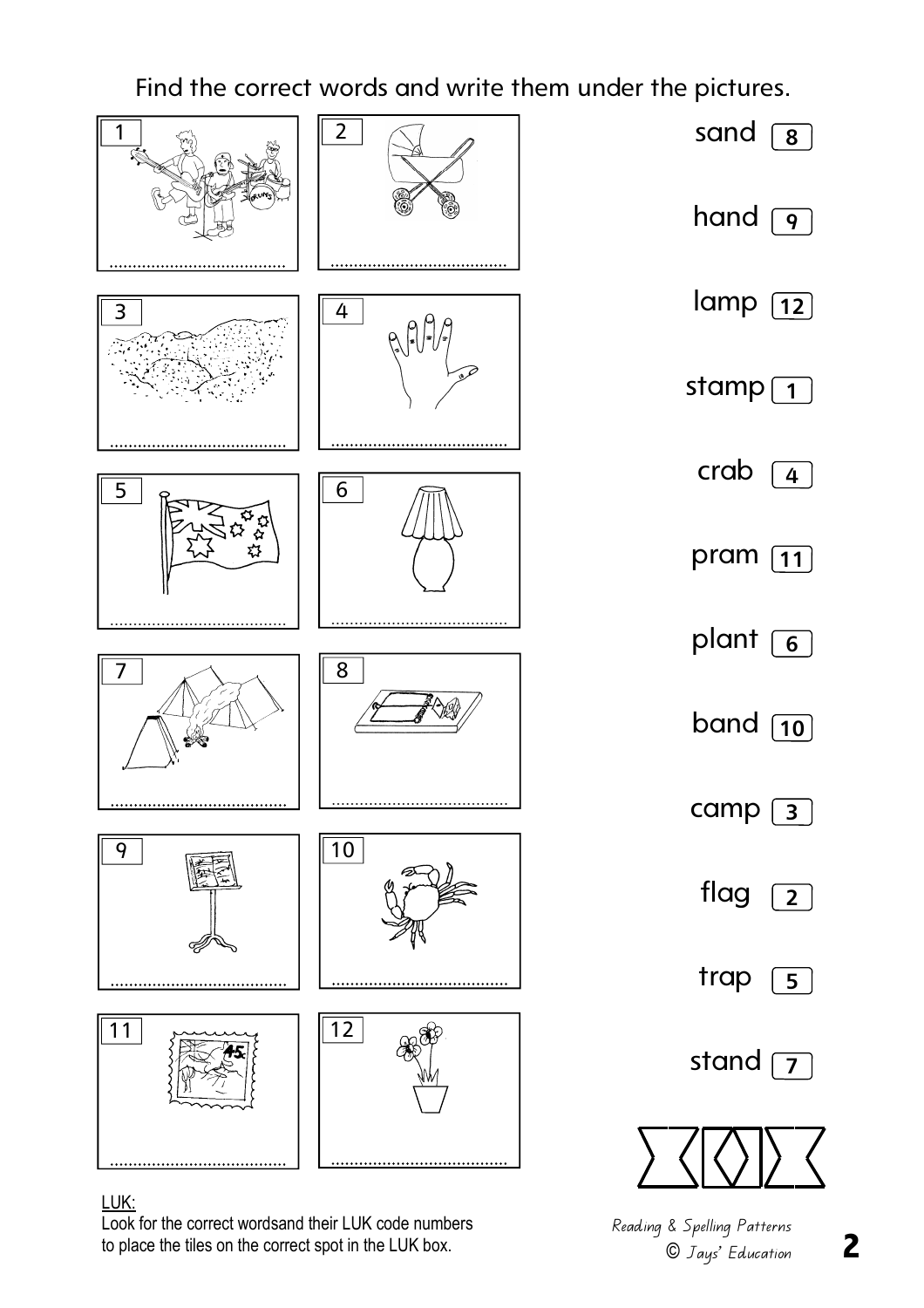| rake                    | 2   wake            | take<br>$\overline{\mathbf{3}}$ |
|-------------------------|---------------------|---------------------------------|
| make                    | $\overline{5}$ cake | bake<br>6                       |
| lake<br>$\vert 7 \vert$ | snake<br>8          | $9$   flake                     |
| earth quake<br>  10     | 11 brake            | $\boxed{12}$ drake              |

Match the words with the pictures.





#### Reading & Spelling Patterns © Jays' Education

**4** 

LUK:

Look for the correct pictures and their LUK code numbers to place the tiles on the correct spot in the LUK box.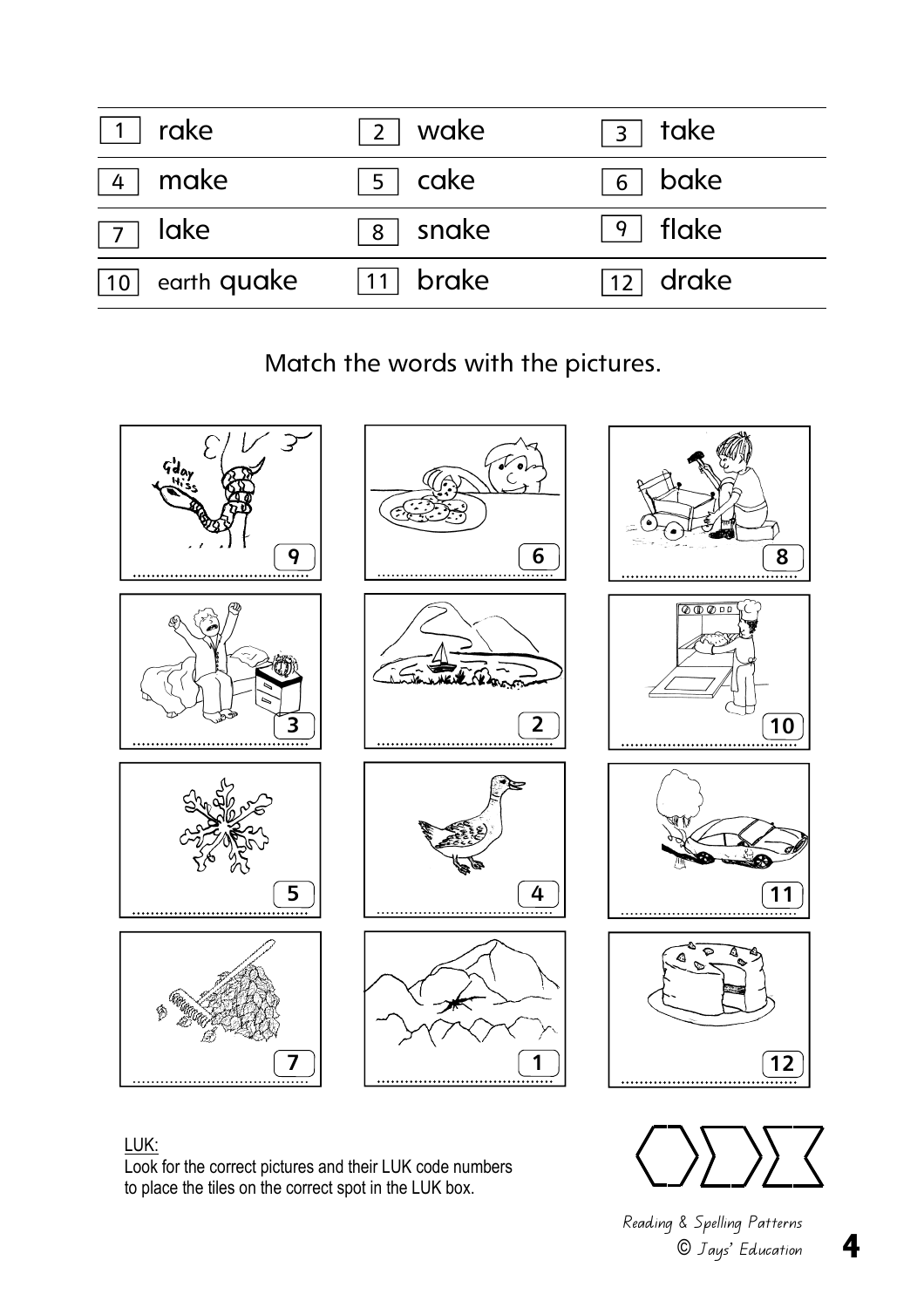

LUK:

Look for the correct words and their LUK code numbers to place the tiles on the correct spot in the LUK box.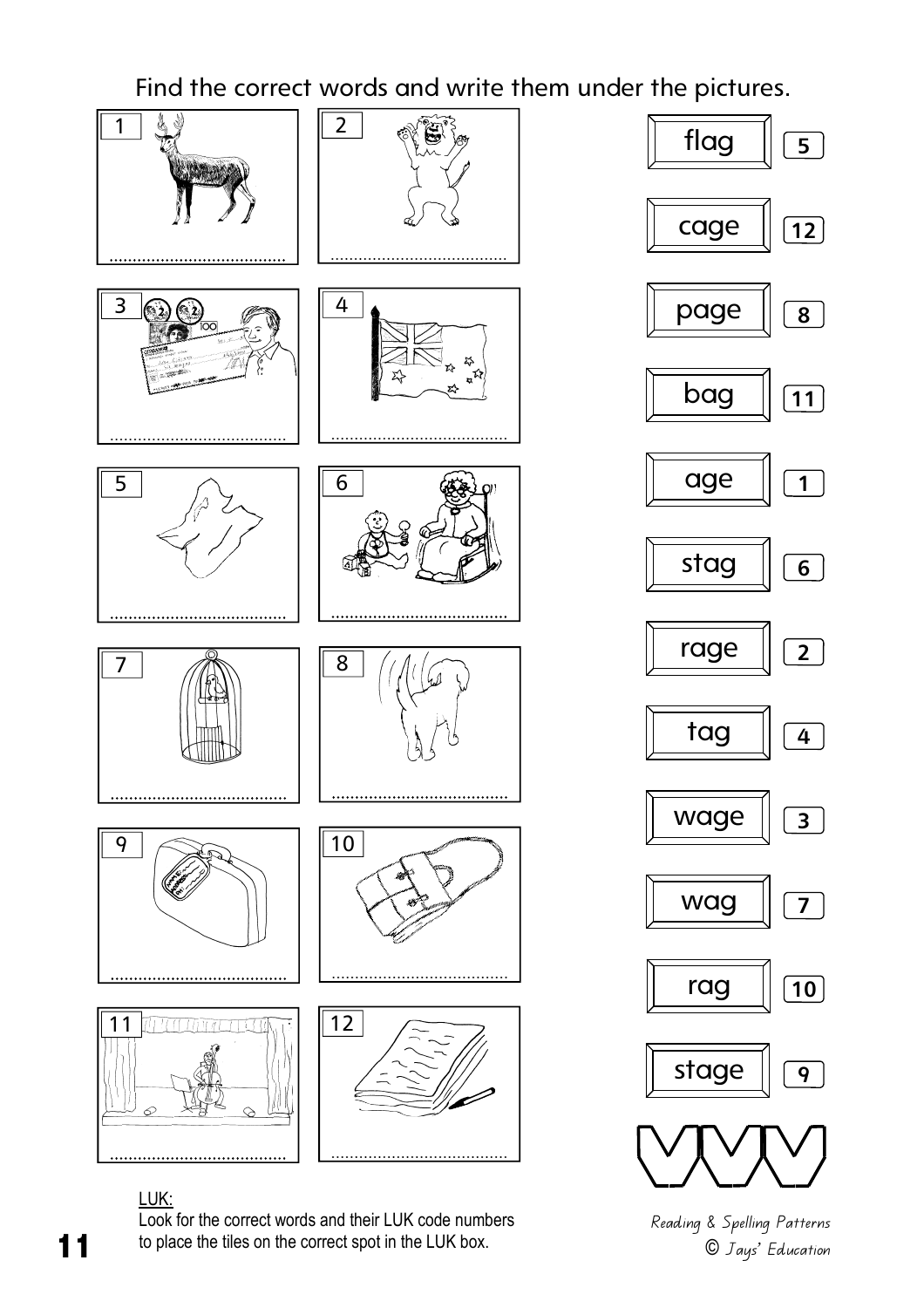

#### LUK:

Look for the correct words and their LUK code numbers to place the tiles on the correct spot in the LUK box.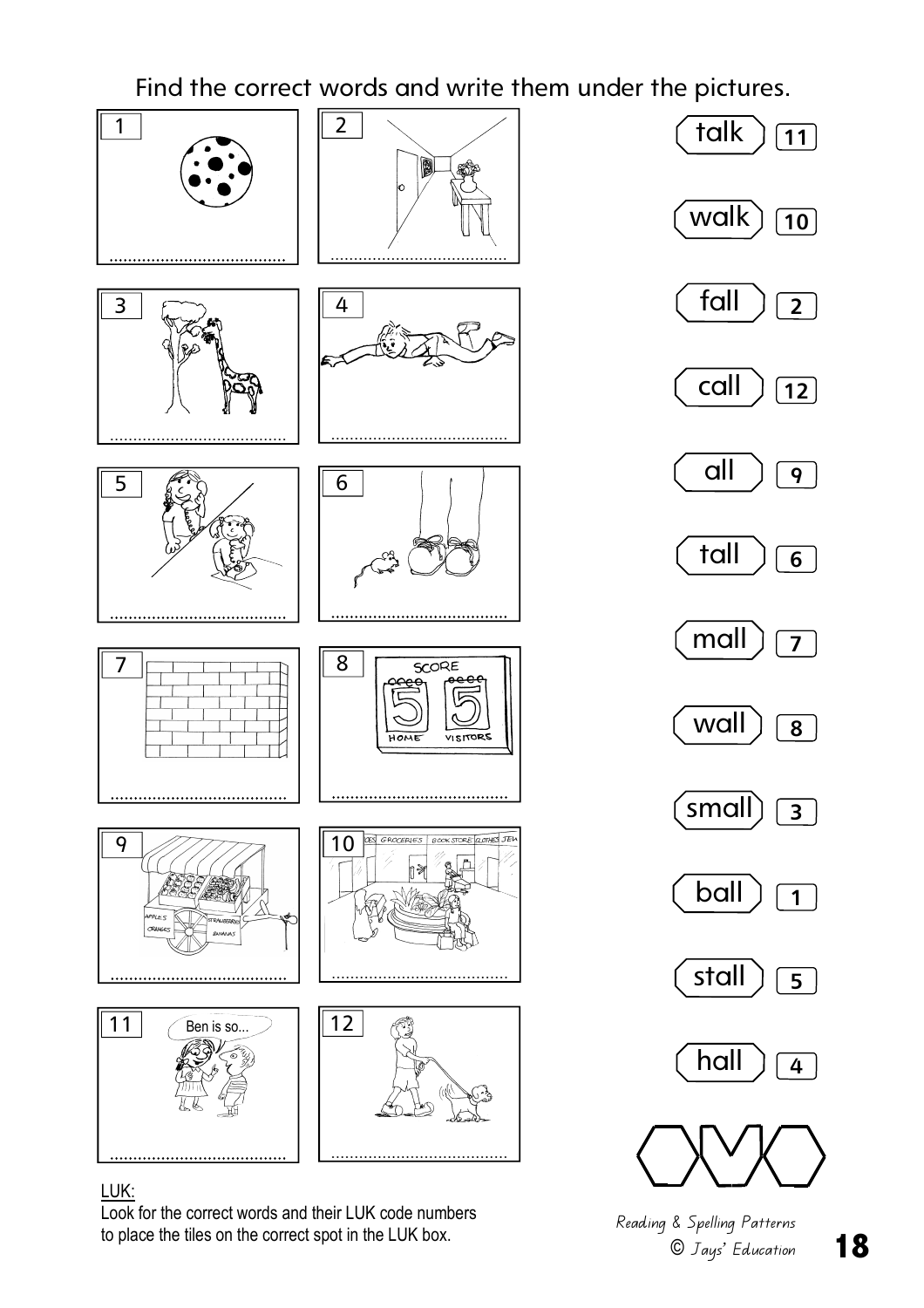

### LUK:

Look for the words pictures and their LUK code numbers to place the tiles on the correct spot in the Luk box.